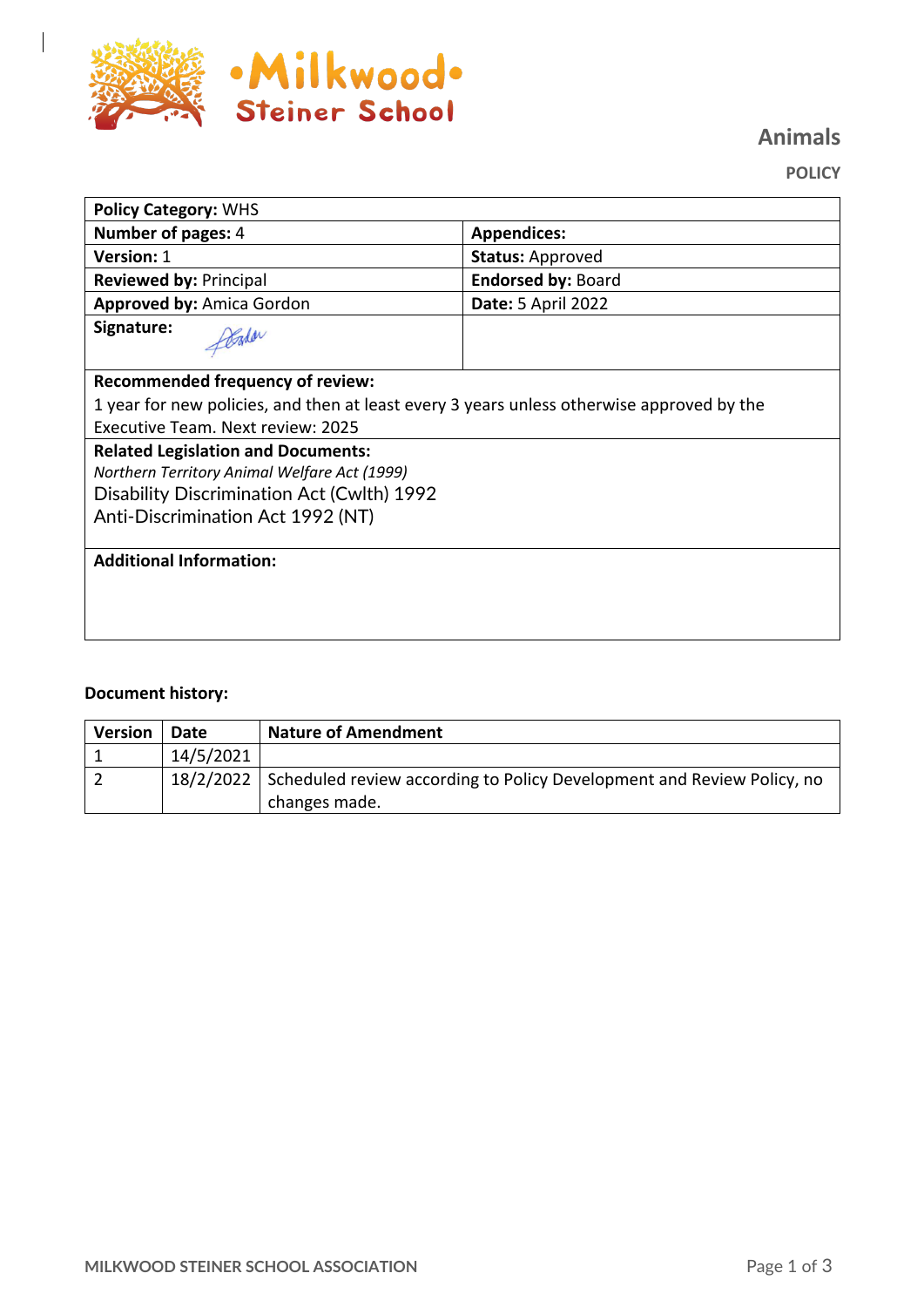# **Animals**

# **DEFINITIONS AND ABBREVIATIONS**

**MSSA**: Milkwood Steiner School Association

**Animal**: a live member of any vertebrate species including an amphibian, bird, mammal (other than a human being) or reptile. Animal includes live fish, worms, insects or other sentient beings in captivity or dependent on a person for food and life.

**Defined animal free area**: is an area of a school, or school grounds, where animals, including pets are excluded, with the exception of service animals used by people with disabilities. Defined animal free areas will be determined by the principal in consultation with the school community, but will usually include eating areas and most indoor areas of the school. Defined animal free areas should be clearly marked with appropriate signage and/or fencing.

**Service animal**: is an animal used as a companion to compensate for a physical impairment such as sight, hearing or mobility.

### **PURPOSE**

All living beings are worthy of care and respect. At Milkwood Steiner School, respectful contact with animals is encouraged for its educational, spiritual and cultural merits, and social, emotional, physical and psychological wellbeing benefits. This is encouraged in ways that must not compromise the quality of life, dignity and wellbeing of animals.

### **POLICY STATEMENT**

Animals are to be treated humanely at all times.

This includes animals that may be deemed pests.

Animals may be brought to school with prior approval from the Principal.

Service animals used by people with disabilities are exempt from a requirement of prior approval unless the Principal holds reasonable grounds for suspecting that the animal is untrained or has not been accredited, is unhygienic or unsafe, has an infectious disease or presents a threat to health and safety. In this case, evidence of training, accreditation, health and safety may be required.

The Principal will consider student and staff medical conditions, work health and safety risks, animal welfare prior to allowing animals at Milkwood Steiner School. Considerations may include

• Limiting the risk of unauthorised animals entering school premises